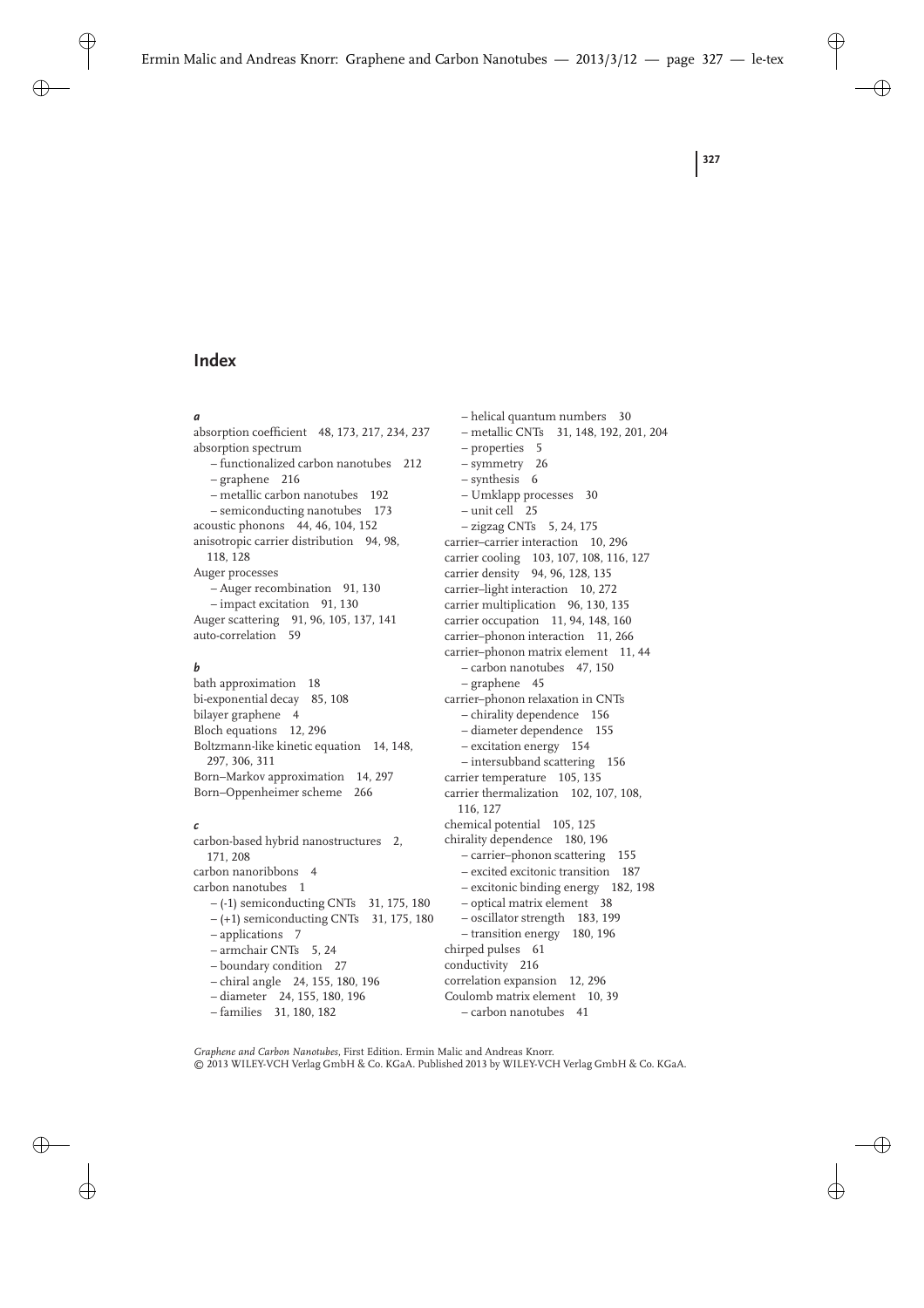**328** *Index*

– graphene 40 – Ohno potential 42 – screening 41, 44 Coulomb renormalization 13, 176, 194, 220 Coulomb scattering rates 16 current 48, 231 current density 48 curvature effects 27

## *d*

density of states 33, 174 dephasing 18, 97 – off-diagonal 97 depolarization effect 36 detailed balance 14 diameter dependence 180, 196 – carrier–phonon scattering 155 – excited excitonic transition 187 – excitonic binding energy 182, 198 – optical matrix element 39 – oscillator strength 183, 199 – transition energy 180, 196 dielectric function 13, 41, 301 difference-frequency generation 66 differential transmission 49, 51, 86, 88, 108, 121, 141, 146, 239 dipole approximation 48 Dirac point 23, 88, 141

#### *e*

electronic band structure 19 – carbon nanotubes 24, 28 – graphene 23 electronic temperature 125 energy conservation 14, 90 energy density 94, 96, 104, 126, 128, 135 energy dissipation 104 excitation-induced dephasing 162 excited excitonic transitions 180, 196 exciton–dipole interaction 210 excitonic basis set 204 excitonic binding energy 182, 190 – graphene 221 – metallic carbon nanotubes 195, 198 – semiconducting carbon nanotubes 179 excitons 13 – graphene 217, 220 – metallic nanotubes 169, 194 – semiconducting nanotubes 168, 178

## *f*

Fourier limit 58 free-electron laser 69 fullerene 1 functionalized carbon nanotubes 171, 208

## *g*

gain 137 graphene 1 – applications 4 – ballistic transport 3 – Brillouin zone 19 – doping 72 – high-symmetry points 19 – lattice 19 – properties 3 – scotch tape method 3 – synthesis 3 graphene samples – chemical vapor deposition 73 – epitaxially grown graphene 3, 73 – exfoliated graphene 3, 72 graphite 1

# *h*

Hamilton operator 10, 251, 271 Hartree–Fock approximation 13, 291, 296 Heisenberg equation 11 hierarchy problem 12, 279, 291 hot phonons 18, 105, 110

## *i*

impact excitation 91, 130 interband scattering 18 intraband scattering 18

## *k*

Kataura plot 180, 196 Kohn anomaly 45

## *l*

Lagrange formalism 242 law of least action 246 linear optics 48, 173, 217, 230

#### *m*

Markov approximation 14, 90, 148, 158 memory effects 14 microscopic polarization 11, 95, 97, 120, 162, 173, 217 molecular switch 209

## *n*

nearest-neighbor approximation 22 Non-Markov dynamics 159